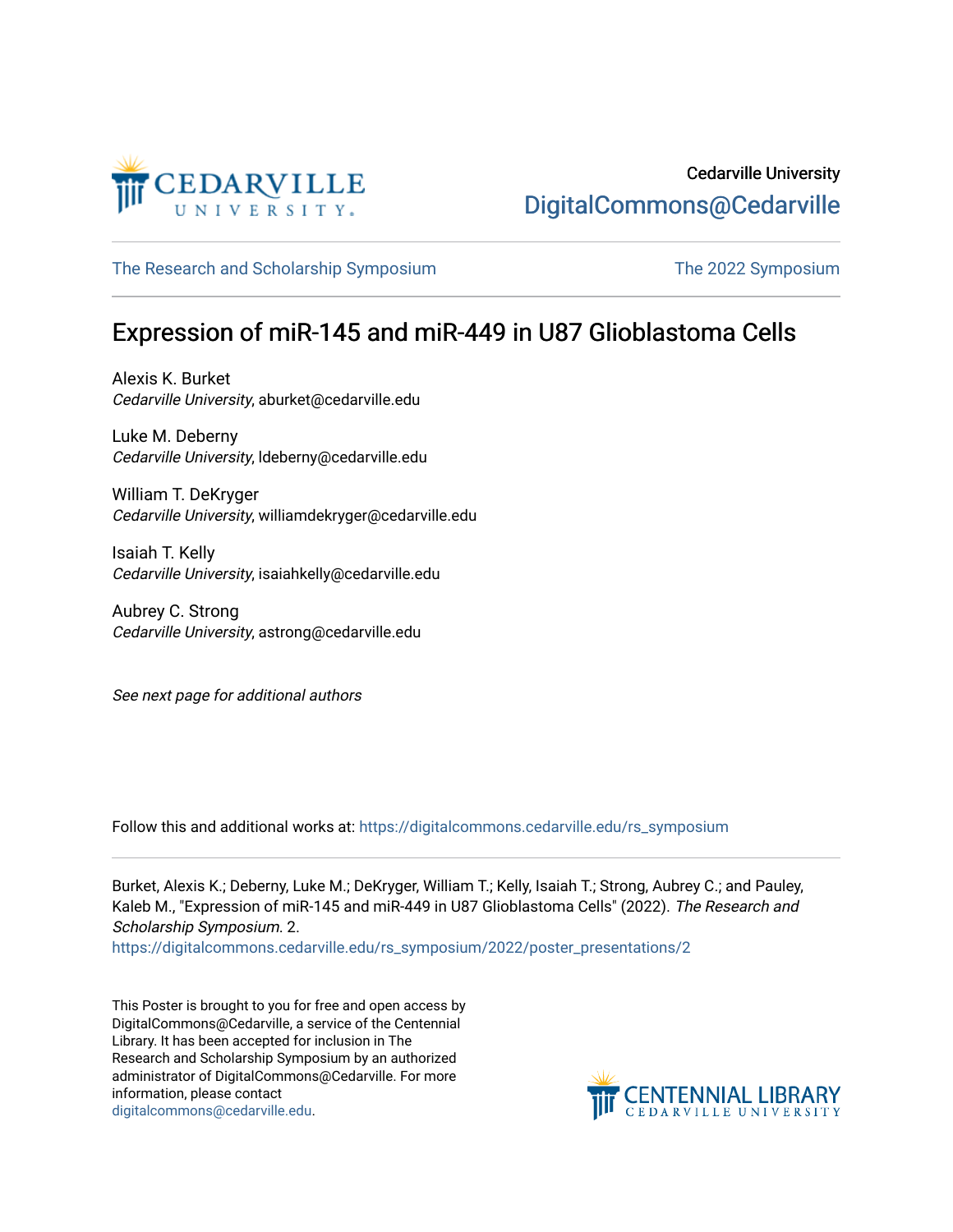## **Presenters**

Alexis K. Burket, Luke M. Deberny, William T. DeKryger, Isaiah T. Kelly, Aubrey C. Strong, and Kaleb M. Pauley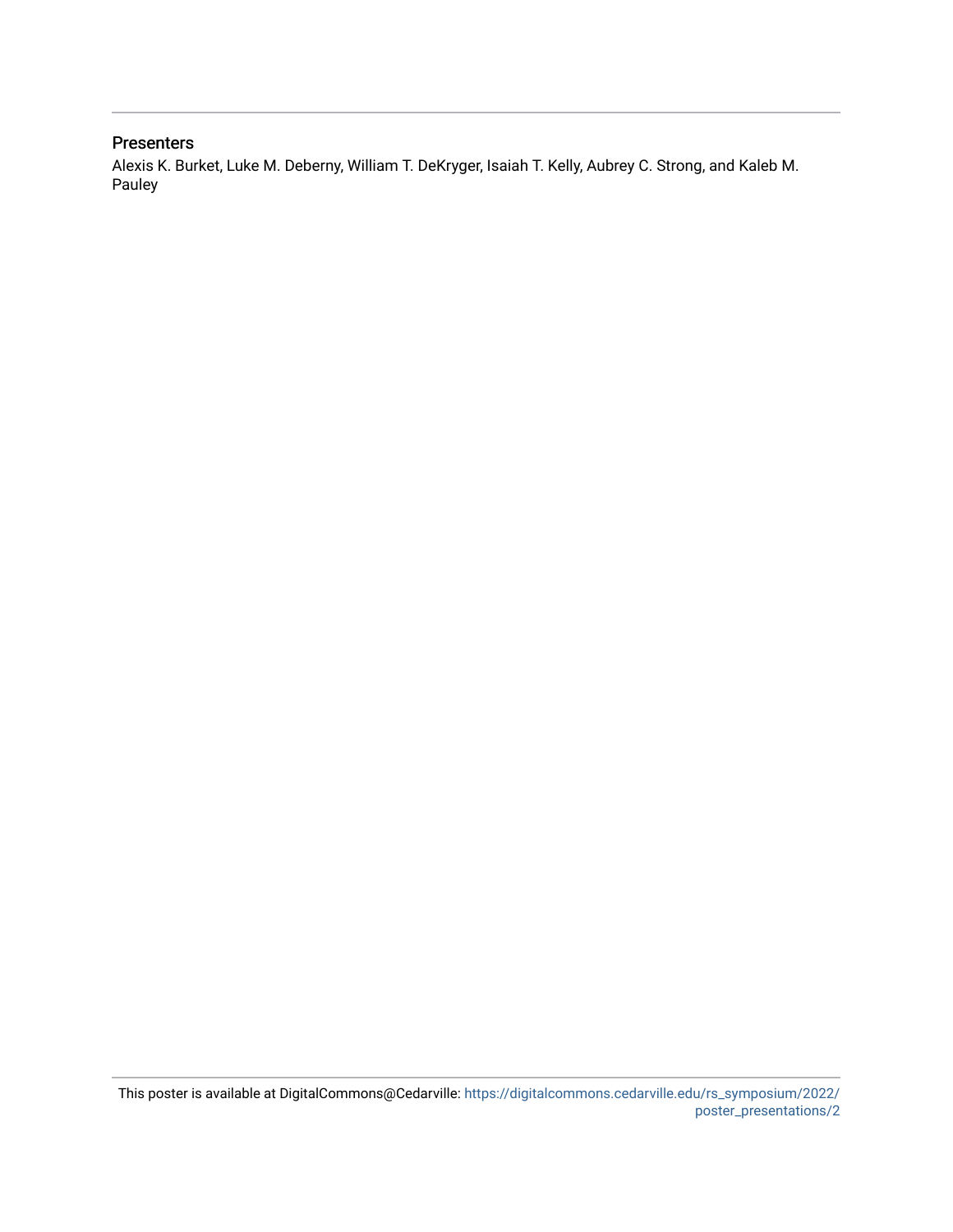

[The Research and Scholarship Symposium](https://digitalcommons.cedarville.edu/rs_symposium) 

## Expression of miR-145 and miR-449 in U87 Glioblastoma Cells

Alexis K. Burket Luke M. Deberny William T. DeKryger Isaiah T. Kelly Aubrey C. Strong

See next page for additional authors

Follow this and additional works at: [https://digitalcommons.cedarville.edu/rs\\_symposium](https://digitalcommons.cedarville.edu/rs_symposium?utm_source=digitalcommons.cedarville.edu%2Frs_symposium%2F2019%2Fpodium_presentations%2F1&utm_medium=PDF&utm_campaign=PDFCoverPages) 

This Poster is brought to you for free and open access by DigitalCommons@Cedarville, a service of the Centennial Library. It has been accepted for inclusion in The Research and Scholarship Symposium by an authorized administrator of DigitalCommons@Cedarville. For more information, please contact [digitalcommons@cedarville.edu](mailto:digitalcommons@cedarville.edu).

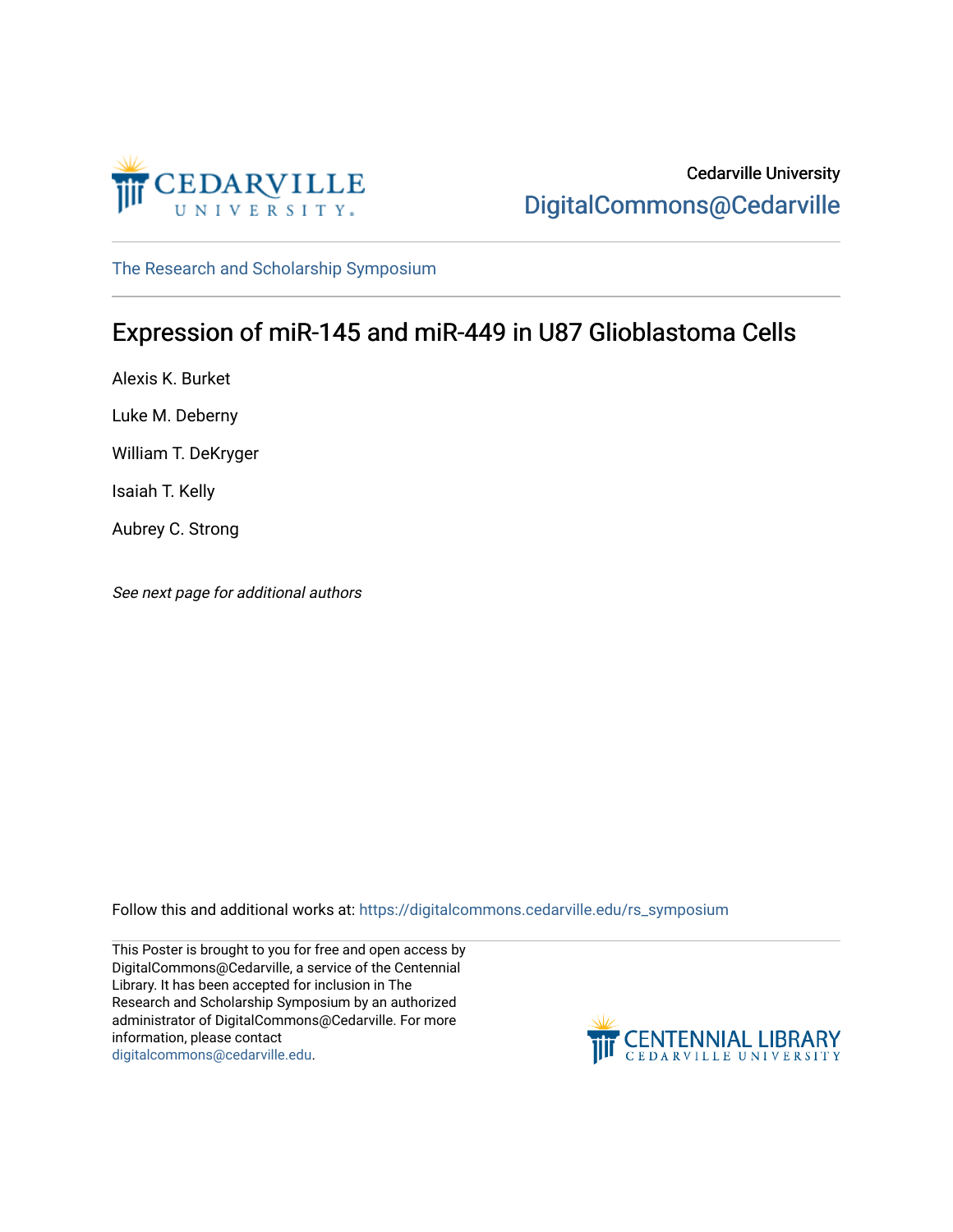## Presenters

Alexis K. Burket, Luke M. Deberny, William T. DeKryger, Isaiah T. Kelly, Aubrey C. Strong, and Kaleb M. Pauley